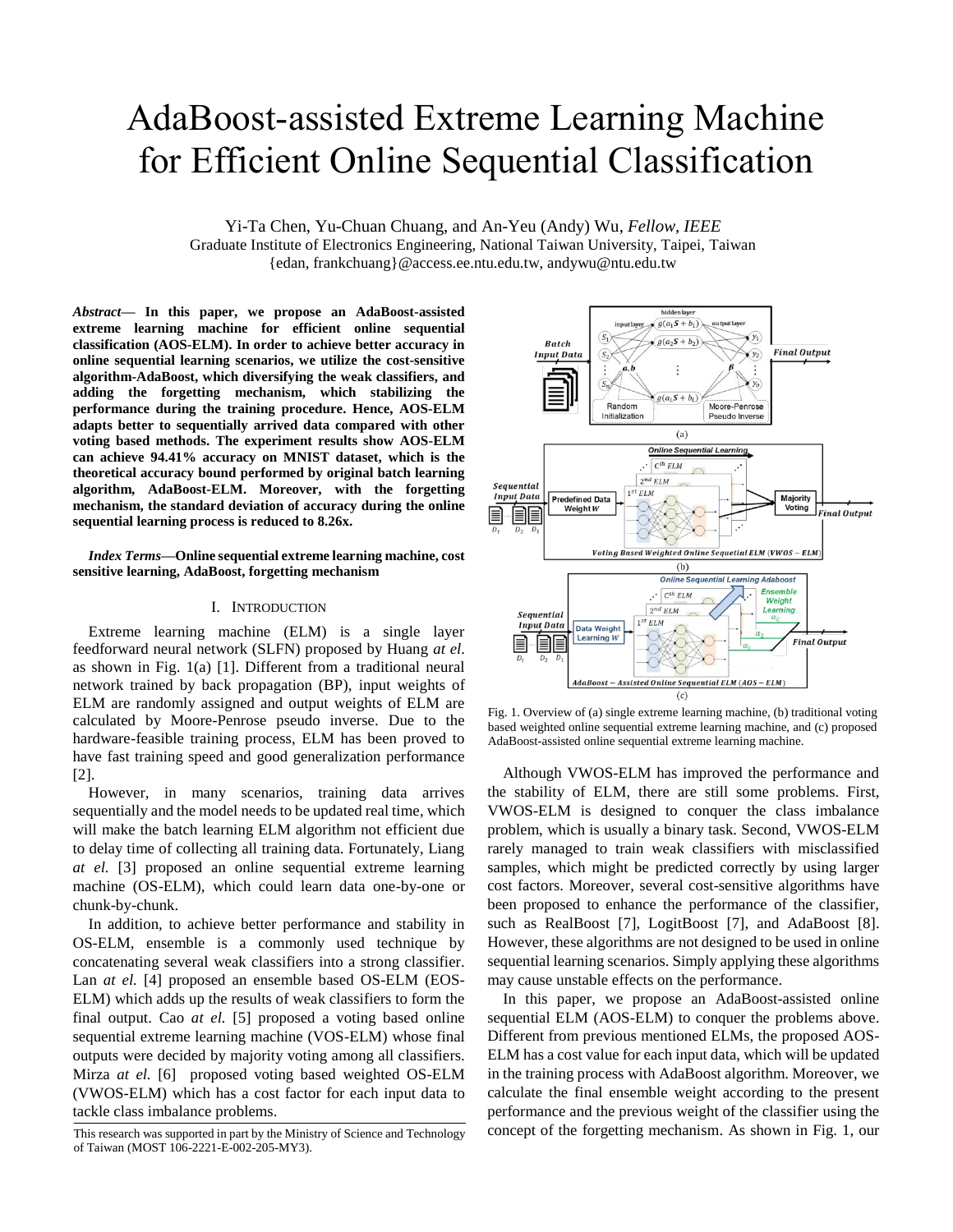main contributions are as follows:

- 1) **Proposed AdaBoost-assisted online sequential ELM**: Inspired by OS-ELM and AdaBoost, when data is trained through each classifier, if the prediction from previous classifier is wrong, its cost will increase. Therefore, the next classifier will try to predict the data correctly since it has a larger cost. The experiment results show that the AOS-ELM can hit the closest accuracy which is **94.41%** to the theoretical accuracy bound performed by original batch learning algorithm, AdaBoost-ELM [12].
- 2) **Ensemble weight calculation with forgetting mechanism**: In order to make performance more stable in the online sequential learning phase, the final ensemble weight of each classifier is decided according to not only the accuracy of the present chunk of data but also the previous ensemble weight of the classifier, which is the trade-off between temporal and spatial. The ratio between the factor of present performance and the previous ensemble weight is the forgetting factor. The standard deviation of AOS-ELM can be reduced to **8.26x** than that without a forgetting mechanism.

#### II. BACKGROUND AND RELATED WORKS

# *A. Extreme Learning Machine (ELM), Online Sequential ELM (OS-ELM), and Weighted OS-ELM (WOS-ELM)*

For a multiclass classification problem, assumed there are M classes and each data has  $D$  dimensions. The input dataset  $\aleph$ can be denoted as  $\{(x_i, t_i)\}_{i=1}^N$ , where  $x_i \in \mathbb{R}^{1 \times D}$  is the input data vector,  $t_i \in \mathbb{R}^{1 \times M}$  is the target vector for each input data and N is the size of input dataset. If  $g(x)$  is an activation function of the hidden layer, such as sigmoid function or ReLU function, outputs of an ELM can be denoted as

$$
\boldsymbol{o}_i = \sum_{j=1}^L \boldsymbol{\beta}_j g(\boldsymbol{a}_j, b_j, \boldsymbol{x}_i), \quad i = 1, \dots, N,\tag{1}
$$

where  $a_i$  and  $b_i$  are randomly assigned input weights and biases of hidden layers,  $L$  is the number of hidden nodes, and  $\beta_j$  is the output weight vector which connects the hidden node  $i$  to the output layer. The equation (1) can be presented as a matrix form

$$
O = \beta H, \tag{2}
$$

where  $H \in \mathbb{R}^{N \times L}$  is the matrix of hidden layer output

$$
\mathbf{H} = \begin{bmatrix} g(x_1 \cdot a_1 + b_1) & \cdots & g(x_1 \cdot a_L + b_L) \\ \vdots & \ddots & \vdots \\ g(x_N \cdot a_1 + b_1) & \cdots & g(x_N \cdot a_L + b_L) \end{bmatrix} . \tag{3}
$$

In order to solve the  $\beta$  of equation (2), we can apply the least mean square solution to get

$$
\beta = H^{\dagger}T = (H^{\mathrm{T}}H)^{-1}H^{\mathrm{T}}T, \tag{4}
$$

where  $H^{\dagger}$  is the Moore-Penrose generalized inverse of matrix **H** and **T** is the matrix form of all the target vector  $t_i$ .

OS-ELM has been proposed based on the aforementioned ELM theory. Assumed the initial input data is  $\aleph_0 =$  $\{(x_i, t_i)\}_{i=1}^{N_0}$ , where  $N_0$  is the size of the initial data, and an upcoming chunk can be denoted as  $\aleph_t = \{(x_i, t_i)\}_{i=\sum_{j=1}^{t-1} N_j + 1}^{2j = 1 \cdot r}$  $\sum_{j=1}^{t} N_j$ <br>;  $\nabla^{t-1}$  ; ; ; ; ;

where  $N_i$  is the size of chunk at time *i*. The training process of OS-ELM can be separated into two steps:

#### **Step1:** *Initialization*

Given an initial batch of input data  $\aleph_0$ , and the random input weight  $a_j$  and bias  $b_j$ . The initialization of the output weight can be denoted as

$$
\pmb{\beta}^{(0)} = \pmb{P}^{(0)} \pmb{H}_0^T \pmb{T}_0,\tag{5}
$$

where

$$
\boldsymbol{P}^{(0)} = (\boldsymbol{H}_0^T \boldsymbol{H}_0)^{-1},\tag{6}
$$

and  $H_0$  is the initial output of the hidden layer. **Step2:** *Online Sequential Learning*

In the online learning phase, given a new arrival of input data  $\aleph_{t+1}$  in time  $t + 1$ , the output weight can be updated as

$$
\beta^{(t+1)} = \beta^{(t)} + P^{(t+1)}H_{t+1}^T (T_t - H_{t+1}\beta^{(t)}), \tag{7}
$$

where

$$
P^{(t+1)} = P^{(t)} - P^{(t)}H_{t+1}^{T}(I + H_{t+1}P^{(t)}H_{t+1}^{T})^{-1}H_{t+1}P^{(t)},
$$
\n(8)

and  $H_{t+1}$  is the output of hidden layers of  $(t + 1)$ th chunk of data.

WOS-ELM is proposed to embed the cost of each data into the OS-ELM training process [9], which is originally used to deal with class imbalance problems. The difference between OS-ELM and WOS-ELM is whether each input data has its own cost  $\omega$ . In WOS-ELM, the cost of minority class is  $\omega^- = \frac{1}{\omega}$  $\frac{1}{m^{-}}$ , where  $m^-$  is the number of minority class samples, and the cost of majority class samples is  $\omega^+ = \frac{1}{m}$  $\frac{1}{m^+}$ , where  $m^+$  is the number of majority class samples. The cost matrix of a chunk of data  $\aleph_t = \left\{ (x_i, t_i) \right\}_{i=\sum_{j=1}^{t-1} N_j + 1}^{2j=1}$  $\sum_{j=1}^{t} N_j$  can be written as

$$
\boldsymbol{W}_t = \begin{bmatrix} \omega_1 & \cdots & 0 \\ \vdots & \ddots & \vdots \\ 0 & \cdots & \omega_{N_t} \end{bmatrix}, \tag{9}
$$

which is the diagonal matrix of cost vector of all data

$$
\mathbf{w}_t = [\omega_1, \omega_2, \dots \dots, \omega_{N_t}]. \tag{10}
$$

The training process of WOS-ELM can also be separated into two steps as same as OS-ELM but with some minor modifications as following:

# **Step1:** *Initialization*

The initialization of output weights can be denoted as

$$
\boldsymbol{\beta}^{(0)} = \boldsymbol{P}^{(0)} \boldsymbol{H}_0^T \boldsymbol{W}_0 \boldsymbol{T}_0, \tag{11}
$$

where

$$
\boldsymbol{P}^{(0)} = (\boldsymbol{H}_0^T \boldsymbol{W}_0 \boldsymbol{H}_0)^{-1}.
$$
 (12)

**Step2:** *Online Sequential Learning*

In the online learning phase, the output weight can be updated as

$$
\boldsymbol{\beta}^{(t+1)} = \boldsymbol{\beta}^{(t)} + \boldsymbol{P}^{(t+1)} \boldsymbol{H}_{t+1}^T \boldsymbol{W}_{t+1} (\boldsymbol{T}_t - \boldsymbol{H}_{t+1} \boldsymbol{\beta}^{(t)}), \qquad (13)
$$

where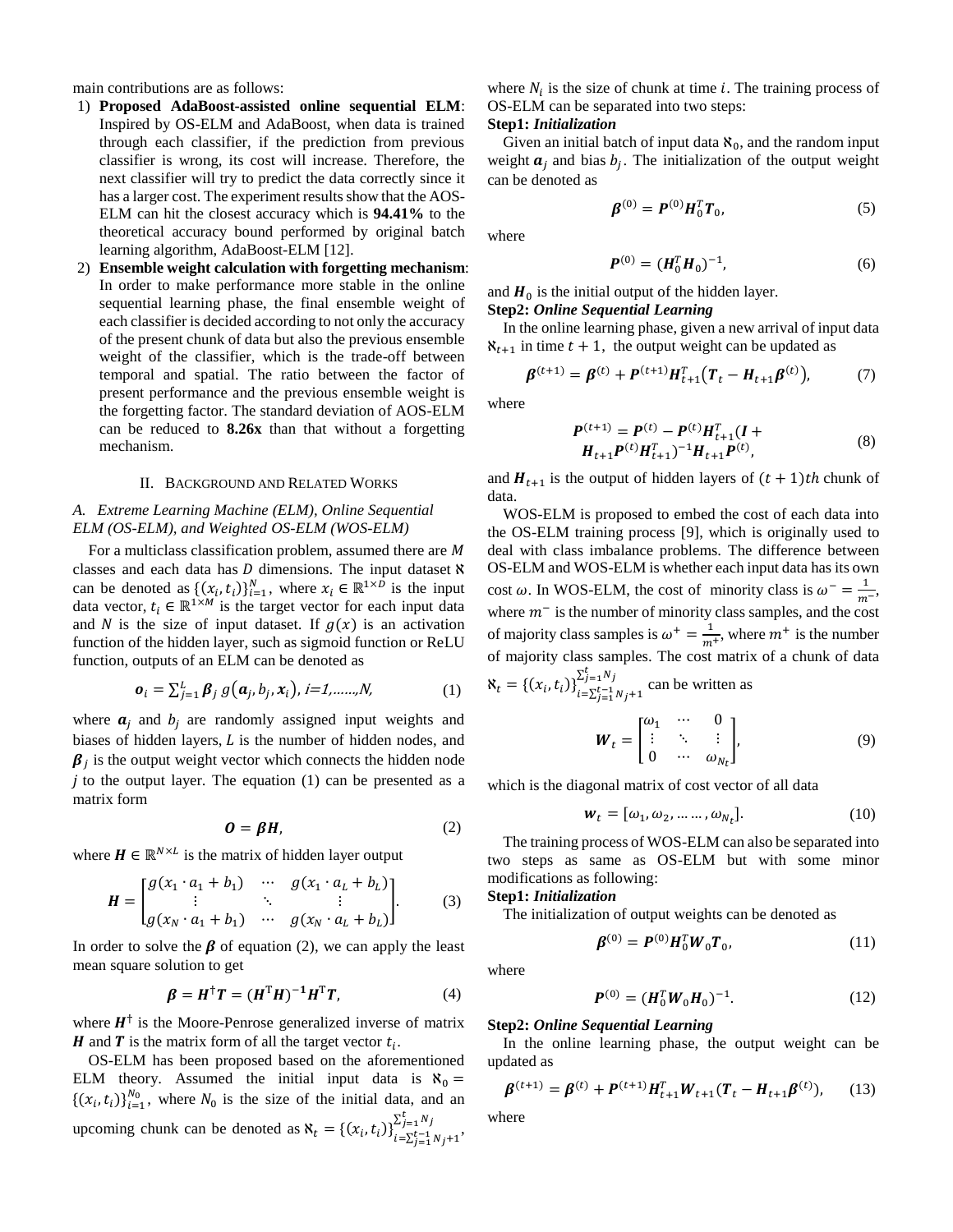$$
\mathbf{P}^{(t+1)} = \mathbf{P}^{(t)} - \mathbf{P}^{(t)} \mathbf{H}_{t+1}^T (\mathbf{W}_{t+1}^{-1} + \mathbf{H}_{t+1} \mathbf{P}^{(t)} \mathbf{H}_{t+1}^T)^{-1} \mathbf{H}_{t+1} \mathbf{P}^{(t)}.
$$
 (14)

## *B. AdaBoost Algorithm*

AdaBoost algorithm [10] is one of the well-known ensemble methods, which combines a series of sequentially trained classifiers to form a stronger model. To increase the diversity among classifiers, each classifier is trained by same data but each of them has different weights in cost function. The weight of each data will be scaled up or down when a classifier misclassifies the data or not.

After training all weak classifiers, a final decision is made by using an ensemble weight  $\alpha$  of each classifier decided by the weighted training accuracy. Higher weighted training accuracy will lead to a larger  $\alpha$  that is more significant to the final output. The final output vector of the ensemble model can be computed as

$$
\boldsymbol{o}_{final} = \sum_{c=1}^{C} \boldsymbol{\alpha}_i \boldsymbol{o}_i, \qquad (15)
$$

where  $c = 1, ..., C$  and C is the number of classifiers. Equation (15) is the element-wise weighted sum of the output vectors of total  $C$  classifiers.

# III. PROPOSED ADABOOST-ASSISTED ONLINE SEQUENTIAL EXTREME LEARNING MACHINE

In order to achieve higher performance than the other ensemble models, we proposed an AdaBoost-assisted extreme learning machine for online sequential learning scenario. The AOS-ELM can be described in three parts as shown in Fig. 2: online sequential learning AdaBoost algorithm, ensemble weight learning with forgetting mechanism, and the inference procedure.

## *A. Online Sequential Learning AdaBoost Algorithm for ELM*

Different from directly applying AdaBoost to ELM, the proposed AOS-ELM has to apply an updated procedure of the data cost matrix  $W$  and the ensemble weight  $\alpha$  for each classifier. If the previous classifier predicts data wrong, the cost factor of the data will increase, which will make the following classifier to increase the correctness of the data. The ensemble weight can reflect the weighted performance of each classifier. As same as WOS-ELM, the training procedure of AOS-ELM can be divided into two steps:

# **Step1:** *Initialization*

Given an initial data chunk  $\aleph_0 = \left\{ (x_i, t_i) \right\}_{i=1}^{N_0}$ , the initial cost matrix  $W_0$  will be initialized as following

$$
W_0 = diag(\frac{1}{N_0}, \frac{1}{N_0}, \dots, \frac{1}{N_0}),
$$
 (16)

where  $N_0$  is the number of initial chunk of data and  $N_0$  must follow the constraint to get the initial output weight  $\beta$ 

$$
N_0 \ge L,\tag{17}
$$

The input weight  $a_j$  and  $b_j$ , where  $j = 1, ..., L$ , of the ELM are randomly assigned. After training the first ELM using equations (11)-(12), we can get the output weight  $\beta$ . By feeding the initial



Fig. 2. Architecture of proposed AdaBoost-assisted online sequential extreme learning machine (AOS-ELM).

data  $\aleph_0$  into the first ELM, we can calculate the weighted error rate of the first ELM

$$
e = \sum_{n=1}^{N_0} W_0 I(o(x_n) \neq y_n) / \sum_{n=1}^{N_0} W_0.
$$
 (18)

From AdaBoost algorithm for multiclass classification [10], we calculate the ensemble weight of the first ELM

$$
\alpha = \log(1 - e)/e + \log(M - 1),\tag{19}
$$

where  $M$  is the number of the class. Finally, we can update the data weight for the following ELMs using the following equations

$$
\boldsymbol{W}_{c+1} = \boldsymbol{W}_c \exp(\alpha_c \boldsymbol{I}(\boldsymbol{0}_n(\boldsymbol{x}_n) \neq \boldsymbol{y}_n)), \tag{20}
$$

$$
W_{c+1} = \frac{W_{c+1}}{\sum_{n=1}^{N_0} W_{c+1}},
$$
\n(21)

where  $c = 0, ..., C - 1$ . The following classifier can be initialized using the new updated data cost matrix  $W_c$ . Therefore, we can calculate the parameter  $\beta_c$  and  $\alpha_c$  for each classifier c using equations  $(11)-(12)$ , and  $(19)$ .

# **Step2:** *Online Sequential Learning*

After initialization of the AOS-ELM, when a new chunk of data  $\aleph_t = \left\{ (x_i, t_i) \right\}_{i=\sum_{j=1}^{t-1} N_j + 1}^{2j=1 \cdots j}$  $\sum_{j=1}^{L} N_j$  arrives, the cost matrix of the input chunk of data can be initialized as

$$
\boldsymbol{W}_0 = diag(\frac{1}{N_t}, \frac{1}{N_t}, \dots, \frac{1}{N_t}), \qquad (22)
$$

where  $N_t$  is the number of present data and  $N_t$  must follow the constraint

$$
N_t \ge 1, N_t \in \mathbb{Z}.\tag{23}
$$

We can update the first ELM using the initial  $W_0$ , the matrix  $P$ and the output weight  $\beta$  by equation (13)-(14). After updating the output weight, we can calculate the weighted error rate of the first ELM by equation (18) and calculate the new ensemble weight  $\alpha$  by equation (19). The updating of the cost matrix  $W_c$ is calculated by equation (20)-(21). After calculating the new cost matrix  $W_c$ , we can update the parameter  $\beta_c$  and  $\alpha_c$  for each classifier  $c$  afterwards.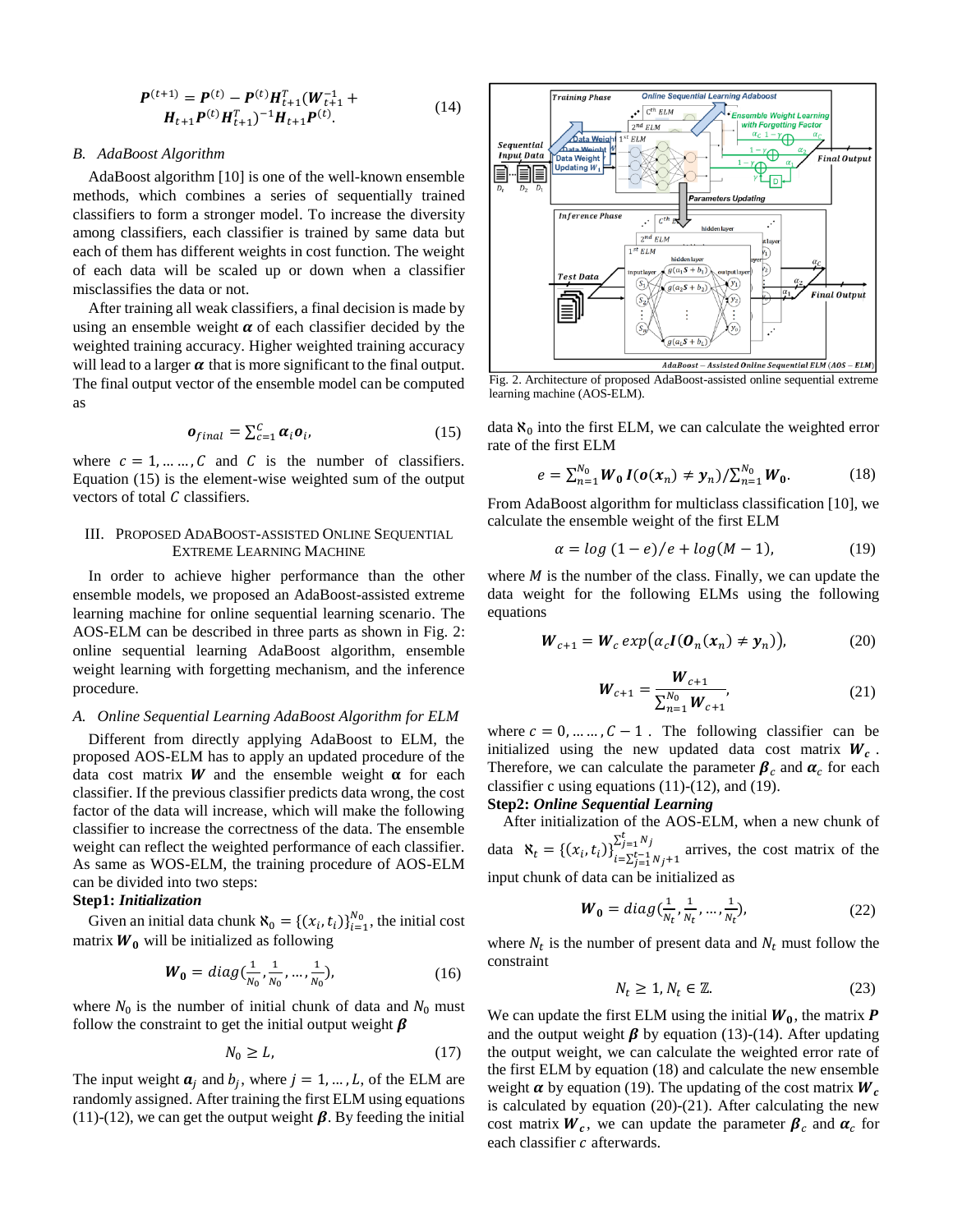## *B. Ensemble Weight Learning with Forgetting Mechanism*

Although the previous algorithm can easily utilize the benefit of AdaBoost algorithm to enhance the classifier's performance in online sequential multiclass scenarios, the original AdaBoost algorithm of deciding the ensemble weight will cause another problem. When calculating the ensemble weight  $\alpha$ , we need to calculate the error  $e$  of the classifier first. However, the error of each classifier is calculated only based on the present chunk. If unfortunately, the present chunk has many outliers, the performance of the classifier will be negatively affected. In order to tackle the problem, we introduce the concept of forgetting mechanism and instead of calculating  $\alpha_{t+1}$  just according to the error, we consider the previous  $\alpha_t$  at the same time.

The new ensemble weight  $\alpha$  is calculated as following

$$
\alpha_{t+1} = \gamma \alpha_t + (1 - \gamma)(\log(1 - e)/e + \log(M - 1)), \quad (24)
$$

where  $\gamma$  is the ratio between present data performance and the previous ensemble weight. Therefore, γ has to follow the constraint:

$$
0 \le \gamma \le 1, \gamma \in \mathbb{R}.\tag{25}
$$

The larger the  $\gamma$  is, the more dependent the ensemble weight will be on the performance of the previous data. Therefore, the improvement of the calculation of ensemble weight  $\alpha$  can contain the information of the classifier performance on all previous data. Also, for each different scenarios, we can decide a best  $\gamma$  for the calculation of the ensemble weight to avoid severe oscillation of the performance during the online sequential learning process. The overall training algorithm of AOS-ELM is summarized in Algorithm 1.

### *C. Inference Procedure of AOS-ELM*

After calculating all the parameters for AOS-ELM, we can predict an unseen input data in the inference phase. In the inference procedure, given an unseen data chunk  $\aleph_k$ , we calculate the output of the hidden layer  $H$  by input weights  $a_j$ , bias  $b_i$  and the activation function with equation (3) for every classifier. Afterward, we can calculate the output layer  $\boldsymbol{o}_c$  for each classifier  $c$ . Finally, from concatenating all the classifier results using equation (15), we can predict the final class  $C_{ans}$ of the data by

$$
C_{ans} = \underset{c \in \{1, \ldots, M\}}{\operatorname{argmax}} \mathbf{o}_{final} \tag{26}
$$

## IV. EXPERIMENT RESULTS

# *A. Experimental Settings for Online Sequential Classification Problem*

In order to evaluate the performance of AOS-ELM, we apply a digits hand written dataset MNIST [11] to verify the performance of AOS-ELM comparing to other ensemble ELM algorithms. Moreover, we partitioned the MNIST to simulate the online multiclass scenario. In the MNIST dataset, input data is an image of size 32x32 pixels, whose dimensions are 1024. Each image is a hand-written digit range from 0-9. Therefore, classifiers are used to predict the digit of an input image, which is a multiclass classification problem. In order to lower training

## **Algorithm 1** Training for AOS-ELM

**Given**  $g(x)$ , C, D, L, M

**Input**: Initialize data  $\aleph_0$ , Sequentially input data  $\aleph \in$  $\{\aleph_1, \aleph_2, ..., \aleph_t, ...\}.$ 

**Output:** Trained ELM parameters  $a_j$ ,  $b_j$ ,  $\beta$ ,  $\alpha$ .

#### **Initialization Phase:**

1: Generate data weight  $W = diag(1/N_0, ..., 1/N_0)$ 

2: **for** classifier  $c$  from 1 to  $C$  **do** 

- 3: Generate  $a_j$  and  $b_j$  for every hidden node j
- 4: Compute hidden node matrix  $H$
- 5: Compute  $P_0 = (H_0^T W_0 H_0)^{-1}$
- 6: Compute  $\boldsymbol{\beta}^{(0)} = \boldsymbol{P}_0 \boldsymbol{H}_0^T \boldsymbol{W}_0 \boldsymbol{Y}_0$
- 7: Compute  $e = \sum_{n=1}^{N_0} W I(\mathbf{0}_u(\mathbf{x}_n) \neq \mathbf{y}_n) / \sum_{n=1}^{N_0} W$
- 8: Compute  $\alpha_c^{(0)} = \log(1-e)/e + \log(M-1)$
- 9: Update  $W_{c+1} = W_c \exp\left(\alpha_c^{(0)} I(\mathbf{0}_n(\mathbf{x}_n) \neq \mathbf{y}_n)\right)$
- 10: Normalize  $W_{c+1} = W_{c+1}/\sum_{n=1}^{N_0} W_{c+1}$
- 11: **end for**

12: **return** trained ELM parameters  $a_j$ ,  $b_j$ ,  $\beta$ ,  $\alpha$ 

## **Online Sequential Phase:**

13: Generate data weight  $W = diag(1/N_t, ..., 1/N_t)$ 

- 14: **for** classifier  $c$  from 1 to  $C$  **do**
- 15: Compute hidden node matrix  $H$
- 16: Compute  $P^{(t+1)} = P^{(t)} -$

$$
\boldsymbol{P}^{(\mathrm{t})}\boldsymbol{H}^T(\boldsymbol{W}^{-1}+\boldsymbol{H}\boldsymbol{P}^{(\mathrm{t})}\boldsymbol{H}^T)^{-1}\boldsymbol{H}\boldsymbol{P}^{(\mathrm{t})}
$$

- 17: Compute  $\beta^{(t+1)} = \beta^{(t)} + P^{(t+1)}H^{T}W(T_t H\beta^{(t)})$
- 18: Compute  $e = \sum_{n=1}^{N_0} W I(O_u(x_n) \neq y_n) / \sum_{n=1}^{N_0} W$
- 19: Compute  $\alpha_c^{(t+1)} = \gamma \alpha_c^{(t)} +$  $(1 - \gamma)(\log (1 - e)/e + \log(M - 1))$
- 20: Update  $W_{c+1} = W_c \exp\left(\alpha_c^{(t+1)} I(\boldsymbol{0}_n(\boldsymbol{x}_n) \neq \boldsymbol{y}_n)\right)$
- 21: Normalize  $W_{c+1} = W_{c+1}/\sum_{n=1}^{N_0} W_{c+1}$

22: **end for**

23: **return** final trained ELM parameters  $a_j$ ,  $b_j$ ,  $\beta$ ,  $\alpha$ 

time and reduce the number of hidden neurons, we first reduce the dimension of an input image by using principle component analysis (PCA) to reserve 90% data variance. The final input dimension of training data is 87. The training dataset has the size of 60,000, and the testing dataset has the size of 10,000.

The final accuracy of each model is calculated by averaging among ten trials and the standard deviation is calculated using the final accuracy starting from the middle of the online learning process until the end of it. First, we evaluate the performance of AOS-ELM with different forgetting factors. After selecting the optimized value of  $\gamma$ , we compare the AOS-ELM with the other models. We use accuracy and standard deviation as evaluation metrics. Moreover, because performance of each trial may have some differences, we repeat 10 times for the evaluation process of each classifier, and the overall performance of the classifier is averaged.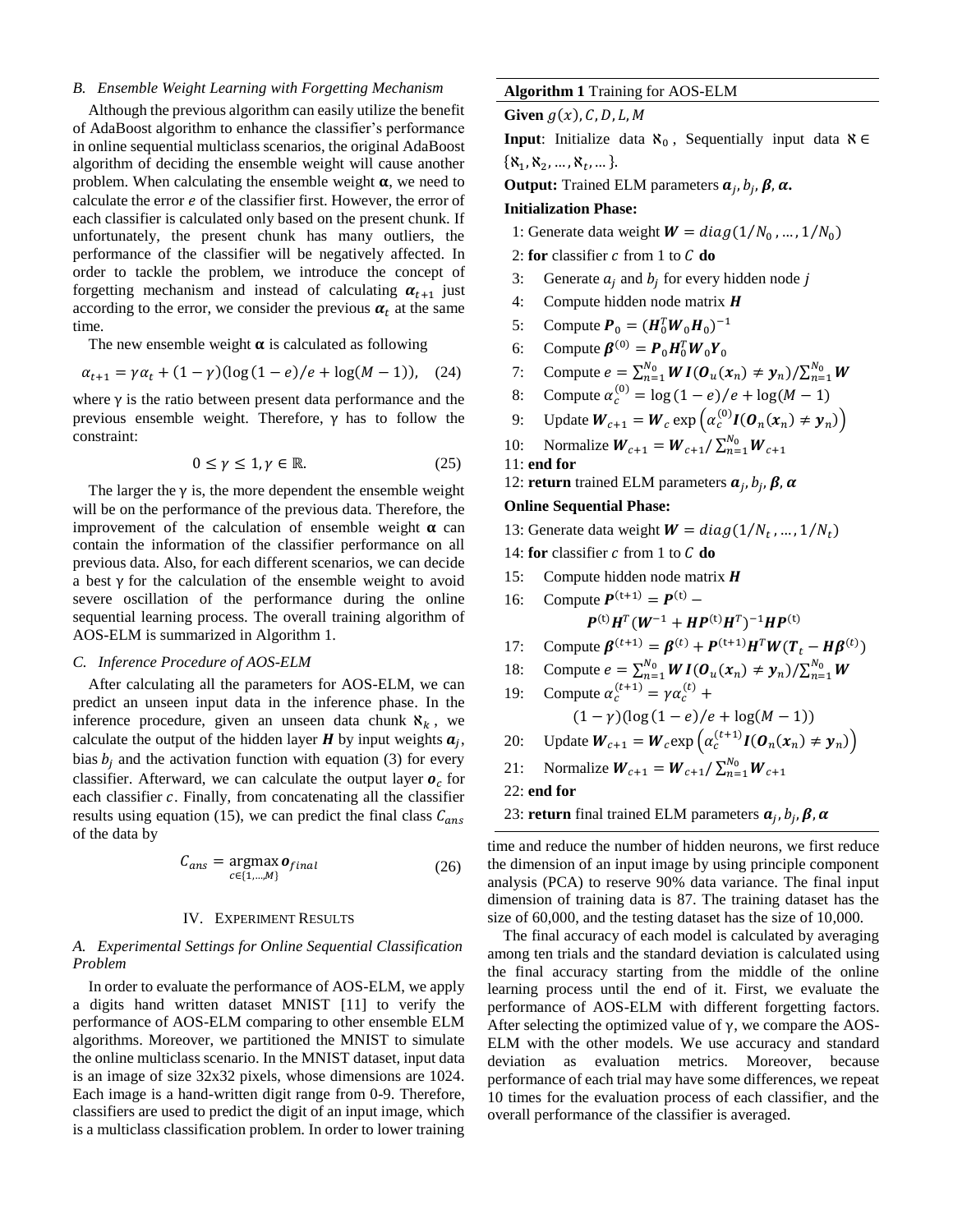

Fig. 3. Accuracy on MNIST testing set with different forgetting factor of AOS-ELM. The red line is the benchmark performance of AdaBoost-ELM.

|                                                          | <b>TABLE I</b> |                 |
|----------------------------------------------------------|----------------|-----------------|
| PERFORMANCE OF AOS-ELM WITH DIFFERENT FORGETTING FACTORS |                |                 |
|                                                          | Mean Accuracy  | STD of Accuracy |
| AdaBoost-ELM [12]                                        | 94.55%         |                 |
| AOS-ELM, $v = 0.9999$                                    | 93.6%          | 0.0011          |
| AOS-ELM, $\gamma = 0.999$                                | 93.67%         | 0.0014          |
| AOS-ELM, $y = 0.99$                                      | 94.24%         | 0.0007          |
| AOS-ELM, $y = 0.95$                                      | 94.41%         | 0.0015          |
| AOS-ELM, $y = 0.8$                                       | 94.13%         | 0.0013          |
| AOS-ELM w/o $\gamma$                                     | 84.86%         | 0.0124          |

In our experiment, we focus on the comparison among the following five models: AdaBoost-ELM [12], EOS-ELM [4], VOS-ELM [5], VWOS-ELM [6], and AOS-ELM. The number of classifiers is set to 30, and the number of hidden nodes is set to 150. For online sequential algorithms, we set the initial batch size as 200, and the following chunk size as 100. For VWOS-ELM, the weight of each class data is set to the reciprocal of the number of each class data.

## *B. Experiment Result of Different Forgetting Factors*

Fig. 3 and Table 1 present the result of different value of forgetting factors comparing to the AOS-ELM without forgetting factor. The performance of AdaBoost-ELM is set to a benchmark according to the best performance that such size of ELM model can reach due to its batch learning characteristic. From Table 1, we can see that there is an optimized value of  $\gamma$ to get the best performance. If  $\gamma$  is too large, the overall performance will degraded. However, if  $\gamma$  is too small, the overall performance will be unstable. Therefore, from the experiment result, we picked  $\gamma$  to be 0.95 to get the highest overall accuracy which could reach 94.41% comparing to the benchmark performance of 94.55%. Moreover, by selecting the proper  $\gamma$ , we can lower the standard deviation by 8.26x comparing to the AOS-ELM without forgetting mechanism.

## *C. Experiment Result Compared with Other Models*

Fig. 4 and Table 2 present the results of five different models. As fig. 4 shown, the accuracy of AOS-ELM can reach more closely to the bounding of the baseline compared other ELM models. As shown in Table 2, AOS-ELM can get the highest final accuracy and the second lowest standard deviation among all models. Therefore, an OS-ELM utilizing the AdaBoost algorithm and forgetting mechanism can perform better than



Fig. 4. Accuracy on MNIST testing set with increasing training data number. The red line is the benchmark performance of AdaBoost-ELM.

TABLE II PERFORMANCE OF ALL MODELS

| Mean Accuracy | STD of Accuracy |  |
|---------------|-----------------|--|
| 94.55%        |                 |  |
| 90.98%        | 0.0015          |  |
| 91.03%        | 0.0017          |  |
| 91.86%        | 0.0003          |  |
| 84.86%        | 0.0124          |  |
| 94.41%        | 0.0015          |  |
|               |                 |  |

other ensemble based online ELM algorithms with same model size.

#### V. CONCLUSION

In this work, we propose an AdaBoost-assisted online sequential extreme learning machine. By utilizing the learnability of AdaBoost algorithm, AOS-ELM can make the same size of ensemble ELM to reach higher accuracy in online sequential learning scenarios. By adapting different forgetting factors, AOS-ELM can reach the optimized performance and become more stable during the online sequential learning process. Therefore, the proposed AOS-ELM can outperform other ensemble based online sequential ELMs in multiclass online sequential learning scenarios.

#### **REFERENCE**

- [1] G.-B. Huang, Q.-Y. Zhu and C.-K. Siew, "Extreme learning machine: theory and applications," *Neurocomputing,* vol. 70, no. 1-3, pp. 489-501, 2006.
- [2] G.-B. Huang, L. Chen and C. K. Siew, "Universal approximation using incremental constructive feedforward networks with random hidden nodes," *IEEE Trans. Neural Networks,* vol. 17, no. 4, pp. 879-892, 2006.
- [3] N.-Y. Liang, G.-B. Huang, P. Saratchandran and N. Sundararajan, "A fast and accurate online sequential learning algorithm for feedforward networks," *IEEE Transactions on neural networks,* vol. 17, no. 6, pp. 1411-1423, 2006.
- [4] L. Yuan, Y. C. Soh and G.-B. Huang, "Ensemble of online sequential extreme learning machine," *Neurocomputing,* vol. 72, no. 13-15, pp. 3391-3395, 2009.
- [5] J. Cao, Z. Lin and G.-B. Huang, "Voting base online sequential extreme learning machine for multi-class classification," in *2013 IEEE International Symposium on Circuits and Systems (ISCAS2013)*, Beijing, pp. 2327-2330, May 2013.